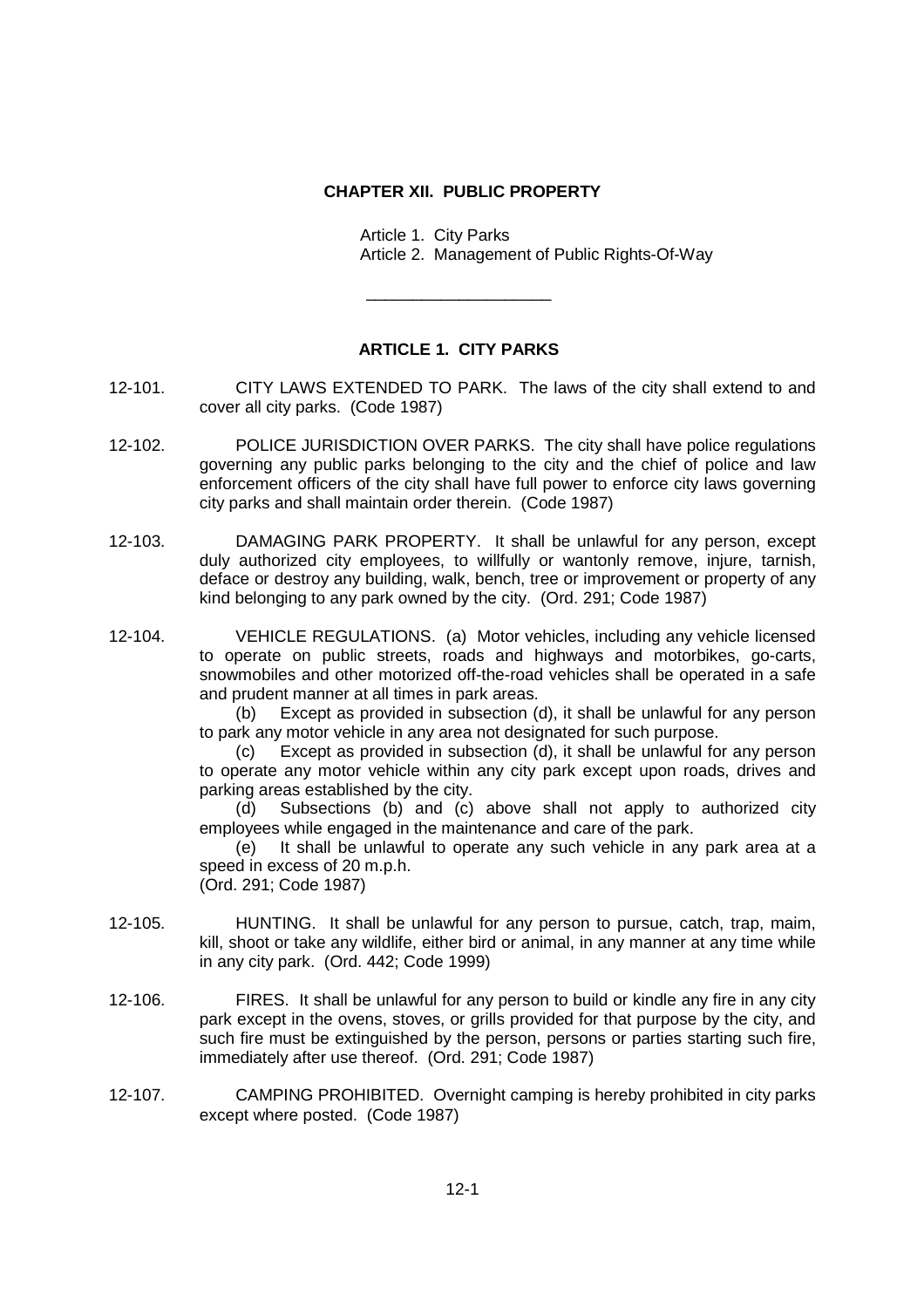- 12-108. SANITATION. All waste material, paper, trash, rubbish, tin cans, bottles, containers, garbage and refuse of any kind whatsoever shall be deposited in disposal containers provided for such purposes. No such waste or contaminating material shall be discarded otherwise. No sticks, stones, trash or other objects shall be thrown or discarded in or on any park lands, fountains, pools, drinking fountains, sanitary facilities, or other improvements. Upon direction by the mayor, the city is authorized to remove any vehicle, carriage, trailer, or any other item of personal property left or placed upon any park or city property. Such removal shall be made at the property owner's expense and any professional wrecker or removal service shall have a possessory lien against such property until the owner satisfies the cost of removal and any and all related costs and expenses. (Ord. 438; Code 1999)
- 12-109. PROHIBITION AGAINST ALCOHOLIC BEVERAGES AND CEREAL MALT BEVERAGES. It shall be unlawful for any person or persons to use, consume or have on the premises of any park or other city property within the city any alcoholic liquor or cereal malt beverage, except by consent of the council. A waiver of the prohibition against cereal malt beverages on public property may be obtained with the consent of the city council. (Code 2017)
- 12-110. PRESERVATION OF NATURAL STATE. It shall be unlawful for any person, except duly authorized city employees, to take, injure, or disturb any live or dead tree, plant, shrub, or flower, or otherwise interfere with the natural state of city parks. (Ord. 291; Code 1987)
- 12-111. PICNICS. Picnics may be held only in any park or portions thereof as are designated for that purpose by the city. All areas or portions of any park used by picnickers shall be left in a neat, clean condition by them. All bags, cans, cartons, melon rinds and all leftovers must be taken away or placed in the garbage barrels. Salt water from ice cream containers shall not be poured on the grass in any park. No person shall disturb any picnic or intrude himself or herself upon it without the consent of those composing it. (Ord. 291; Code 1987)
- 12-112. SALE OF MERCHANDISE; PERMIT REQUIRED. It shall be unlawful for any person to locate, set up or operate any stand for the sale of food, drink or merchandise or to sell any food, drink or merchandise in any public park of the city without being issued a permit therefor from the city clerk. (Ord. 291; Code 1987)
- 12-113. CLOSING HOUR. It shall be unlawful for any person, except a public officer in the discharge of official duty, to visit, loiter about or be found in any public park of the city between the hours of 11:00 p.m. and 7:00 a.m., except as authorized by the governing body. (Ord. 291; Code 1987)
- 12-114. GENERAL REGULATIONS. The city may post such rules and regulations, as are approved by the governing body, pertaining to the use of the city parks in a conspicuous place in each city park. Violations of these posted rules shall constitute a violation of this code. (Code 1987)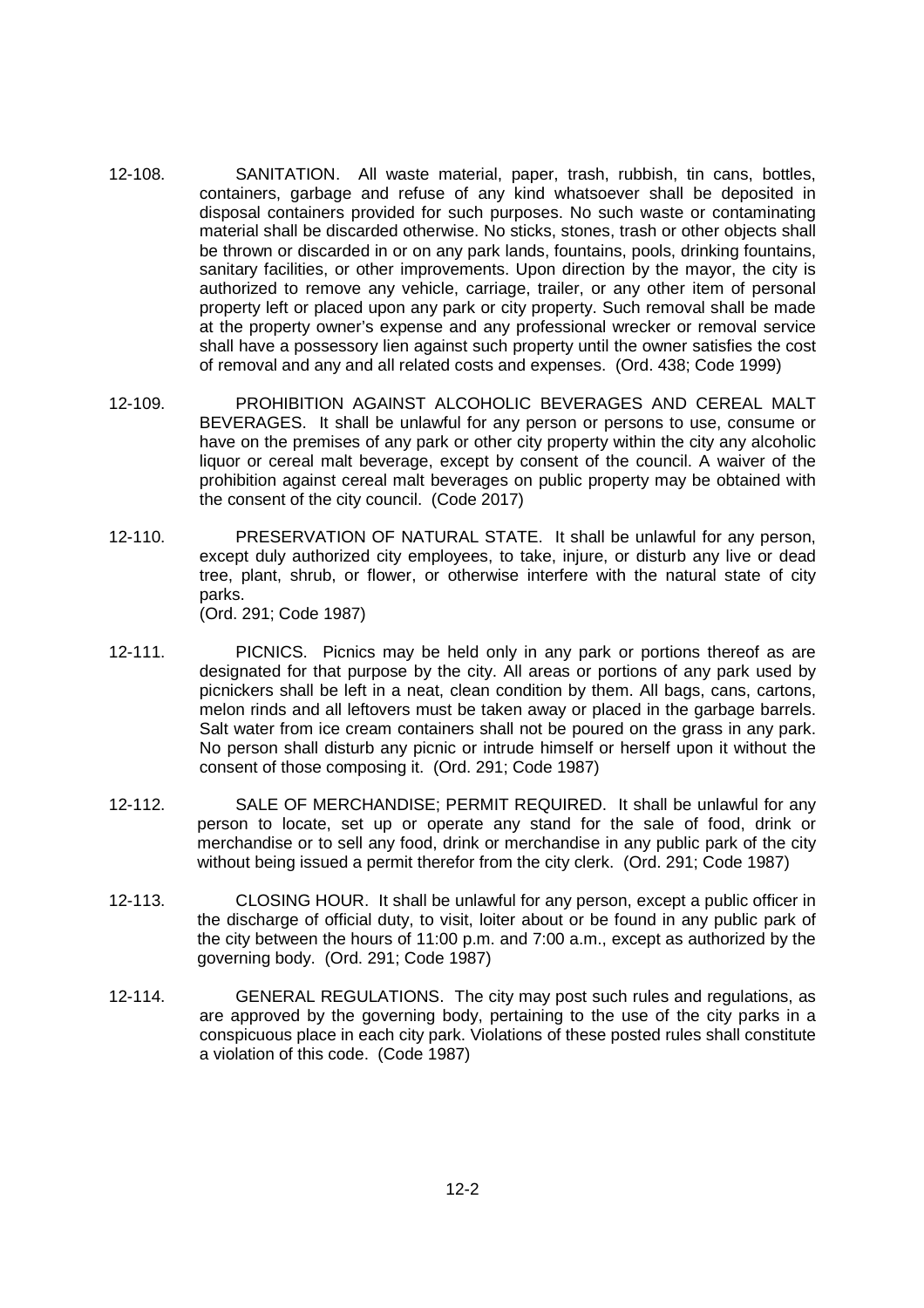## **ARTICLE 2. MANAGEMENT OF PUBLIC RIGHTS-OF-WAY**

12-201. DEFINITIONS. Unless the context clearly indicates otherwise, the meanings of words and terms used in this article shall be as follows:

(a) Public right-of way means only the area of real property in which the city has a dedicated or acquired right-of-way interest in the real property. It shall include the area on, below or above the present and future streets, alleys, avenues, roads, highways, parkways or boulevards dedicated or acquire as right-of-way. The term does not include the airwaves above a right-of-way with regard to wireless telecommunications or other non-wire telecommunications or broadcast service, easements obtained by utilities or private easements in platted subdivisions or tracts.

(b) Occupant means any person, firm, corporation, association, utility, or entity, which enters upon the right-of-way of the city, or in any manner establishes a physical presence on, upon, in or over the right-of-way of the City, for the purpose of installing, construction, maintaining or operating lines, conduits, wires, fiber optic wires, cables, pipes, pipelines, poles, towers, vaults or appliances, or related facilities or appurtenances thereto.

(c) Facility and facilities mean lines, conduits, wires, fiber optic wires, cables, pipes, pipelines, poles, towers, vaults or appliances, or related items or appurtenances.

(Code 2017)

12-202. AUTHORIZATION FROM CITY REQUIRED. (a) No person, firm, corporation, association, utility, or entity, shall enter upon the right-of-way of the city, or in any manner establish a physical presence on, upon, in or over the right-of-way of the City, for the purpose of installing, construction, maintaining or operating lines, conduits, wires, fiber optic wires, cables, pipes, pipelines, poles, towers, vaults or appliances, or related facilities or appurtenances thereto, without the express written permission of the City. The permission of the City may be granted by a franchise agreement pursuant to the provisions of K.S.A. 12-2001 et seq. or by such other agreement as the governing body determines best protects the public interest in the right-of-way.

(b) Nothing in this article shall be interpreted as granting any occupant the authority to construct, maintain or operate any facility or related appurtenance on property owned by a city outside of the public right-of-way.

(c) The city shall process each valid and administratively complete application for use of the right-of-way within 30 days. (Code 2017)

- 12-203. HEALTH, SAFETY, AND WELFARE REGULATIONS. The authority of a provider to use and occupy the public right-of-way shall always be subject and subordinate to the reasonable public health, safety and welfare requirements and regulations of the city. (Code 2017)
- 12-204. SPECIFIC PORTIONS OF RIGHT-OF-WAY RESTRICTED. (a) The city hereby prohibits the use or occupation of the following specific portions of public right-of-way: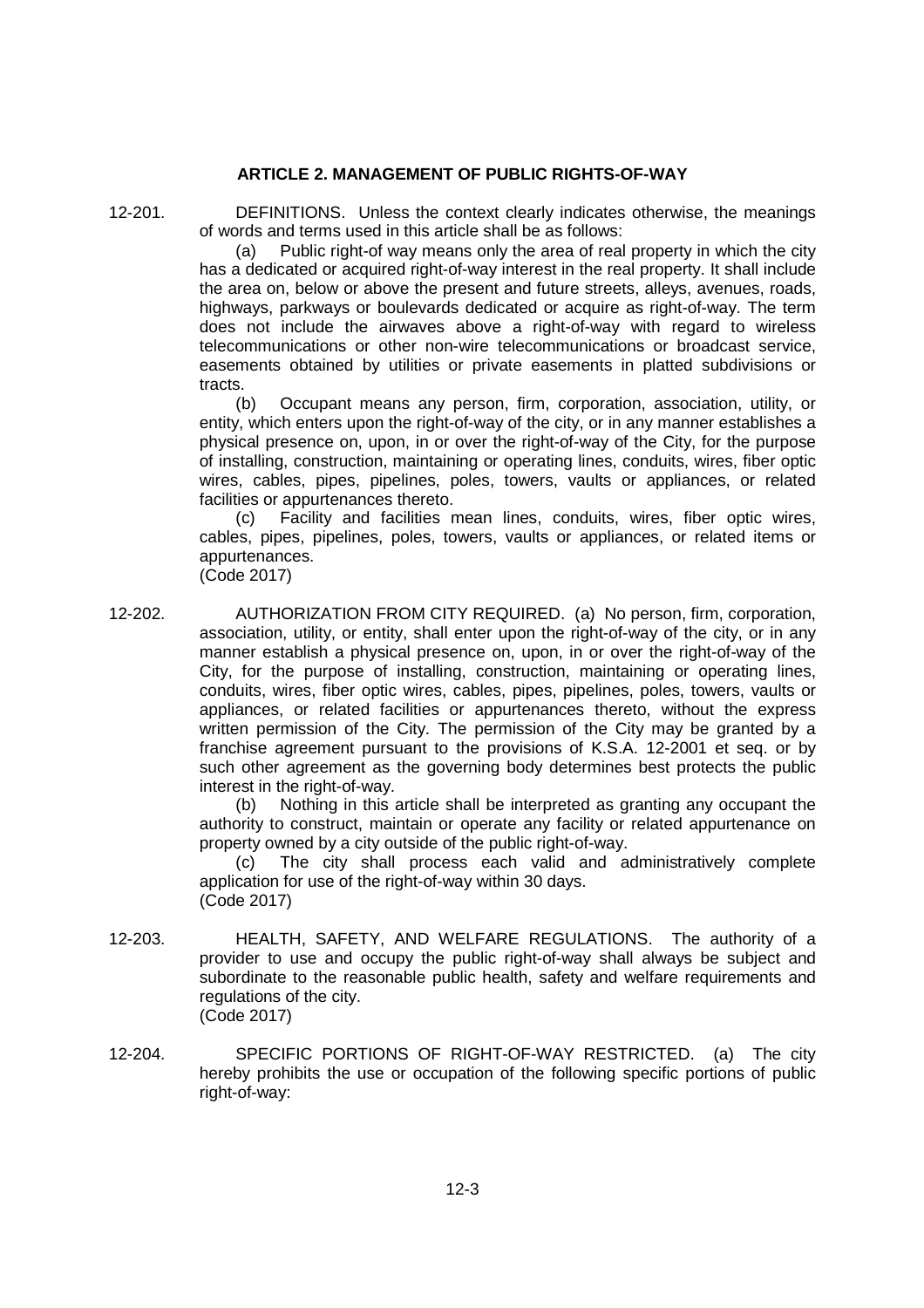[Insert and specifically describe those portions of right-of-way where prohibitions exist. See K.S.A. 17-1902(e) for the standards which must be followed when prohibiting use of a specific portion of the right-of-way.]

(b) If the city denies a request to use or occupy a specific portion of the public right-of-way, the requester shall be served a notice of such denial by first class mail. The notice shall indicate that the requester shall have 10 days from the date of receipt of the notice to request a public hearing by the city governing body concerning the denial. Failure to make a timely request for a hearing shall constitute a waiver of the person's right to contest the denial before the governing body. The hearing shall be held by the governing body within 30 days after the filing of the request therefore, and the potential occupant shall be advised by the city of the time and place of the hearing. Following the public hearing, if the city governing body denies a potential occupant's request to use or occupy a specific portion of the public right-of-way, such determination may be appealed to district court. (Code 2017)

12-205. COMPLIANCE WITH MANUAL OF UNIFORM TRAFFIC CONTROL DEVICES. Any occupant of the public right-of-way shall comply with the provisions of Standards and Guides for Traffic Controls for Street and Highway Construction, Maintenance, Utility, and Incident Management Operations Part VI of the Manual of Uniform Traffic Control Devices (MUTCD), PUBLISHED BY THE U.S. Department of Transportation, Federal Highway Administration, 1988 Edition, Revision 3, dated September 3, 1993, which is incorporated herein by reference as if fully set forth herein.

(Code 2017)

- 12-206. ADDITIONAL REQUIREMENTS. (Code 2017) [**Cities may impose additional requirements on right-of-way occupants, provided that such requirements do not include those identified in K.S.A. 17-1902(h).]**
- 12-207. EMERGENCIES. If there is an emergency necessitating response work or repair, any person, firm, corporation, association, utility, or entity which has been granted permission to occupy the public right-of-way may begin that repair or emergency response work or take any action required under the circumstances, provided that the person, firm, corporation, association, utility, or entity notifies the city promptly after beginning the work and timely thereafter meets any permit or other requirement had there not been such an emergency. (Code 2017)
- 12-208. REPAIR. Any occupant of the public right-of-way is hereby required to repair all damage to a public right-of-way caused by the activities of that occupant, or of any agent affiliate, employee, or subcontractor of that occupant, while occupying, installing, repairing or maintaining facilities in a public right-of-way and to return the right-of-way, to its function equivalence before the damage pursuant to the reasonable requirements and specification of the city. If the occupant fails to make the repairs required by the city, the city may effect those repairs and charge the occupant the cost of those repairs. (Code 2017)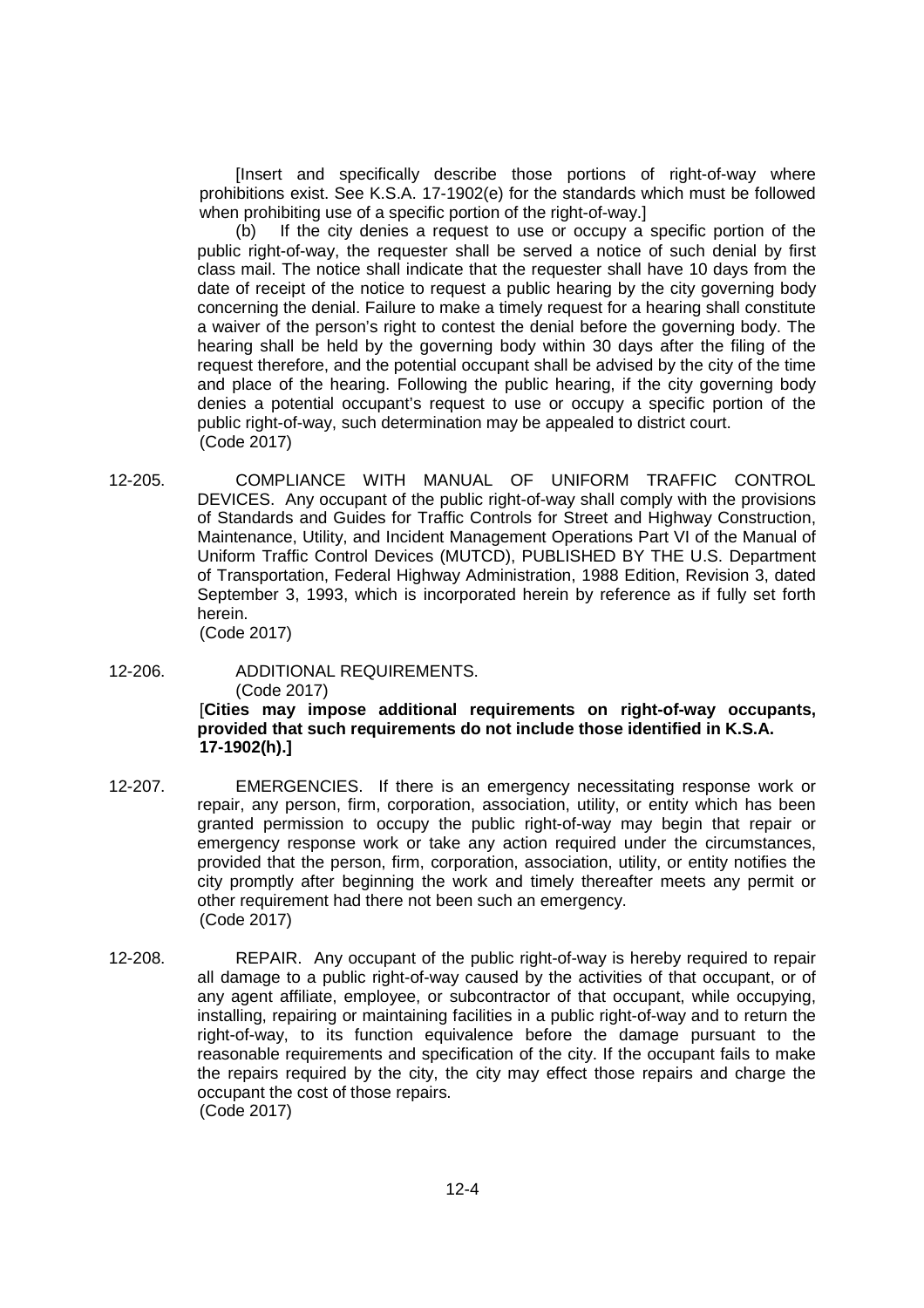- 12-209. RELOCATION. Whenever requested by the city, in order to accomplish construction and maintenance activities directly related to improvements for the health, safety and welfare of the public, an occupant promptly shall remove its facilities from the public right-of-way or shall relocate or adjust its facilities within the public right-of-way at no cost to the political subdivision. Such relocation or adjustment shall be completed as soon as reasonably possible within the time set forth in any request by the city for such relocation or adjustment. Any damages suffered by the city or its contractors as a result of such occupant's failure to timely relocate or adjust its facilities shall be borne by such occupant. (Code 2017)
- 12-210. FEES. The following fees shall be assessed against occupants of the public right-of-way:
	- $(a)$  A permit fee of
	- (b) An excavation fee of \_\_\_\_\_\_\_\_\_ for each street or pavement cut;
	- $(c)$  An inspection fee of  $\frac{1}{c}$ ;

(d) Repair and restoration costs associated with repairing and restoring the public right-of-way because of damage caused by the provider, its assigns, contractors, and/or subcontractors in the right-of-way; and

(e) A performance bond, in a form acceptable to the city, from a surety licensed to conduct surety business in the state of Kansas, insuring appropriate and timely performance in the construction and maintenance of facilities located in the public right-of-way.

(Code 2017)

## [**See KSA 17-1902(n) for a full description of the type of fees permitted and restrictions or qualifications on such fees.]**

12-211. INDEMNITY. (a) Occupants shall indemnify and hold the city and its officers and employees harmless against any and all claims, lawsuits, judgments, costs, liens, losses, expenses, fees (including reasonable attorney fees and costs of defense), proceedings, actions, demands, causes of action, liability and suits of any kind and nature, including personal or bodily injury (including death), property damage or other harm for which recovery of damages is sought, to the extent that it is found by a court of competent jurisdiction to be caused by the negligence of the occupant, any agent, officer, director, representative, employee, affiliate or subcontractor of the provider, or their respective officers, agents, employees, directors or representatives, while installing, repairing or maintaining facilities in a public right-of-way.

> (b) The indemnity provided by this subsection does not apply to any liability resulting from the negligence of the city, its officers, employees, contractors or subcontractors. If an occupant and the city are found jointly liable by a court of competent jurisdiction, liability shall be apportioned comparatively in accordance with the laws of this state without, however, waiving any governmental immunity available to the city under state law and without waiving any defenses of the parties under state or federal law.

> (c) This section is solely for the benefit of the city and occupant and does not create or grant any rights, contractual or otherwise, to any other person or entity.

(Code 2017)